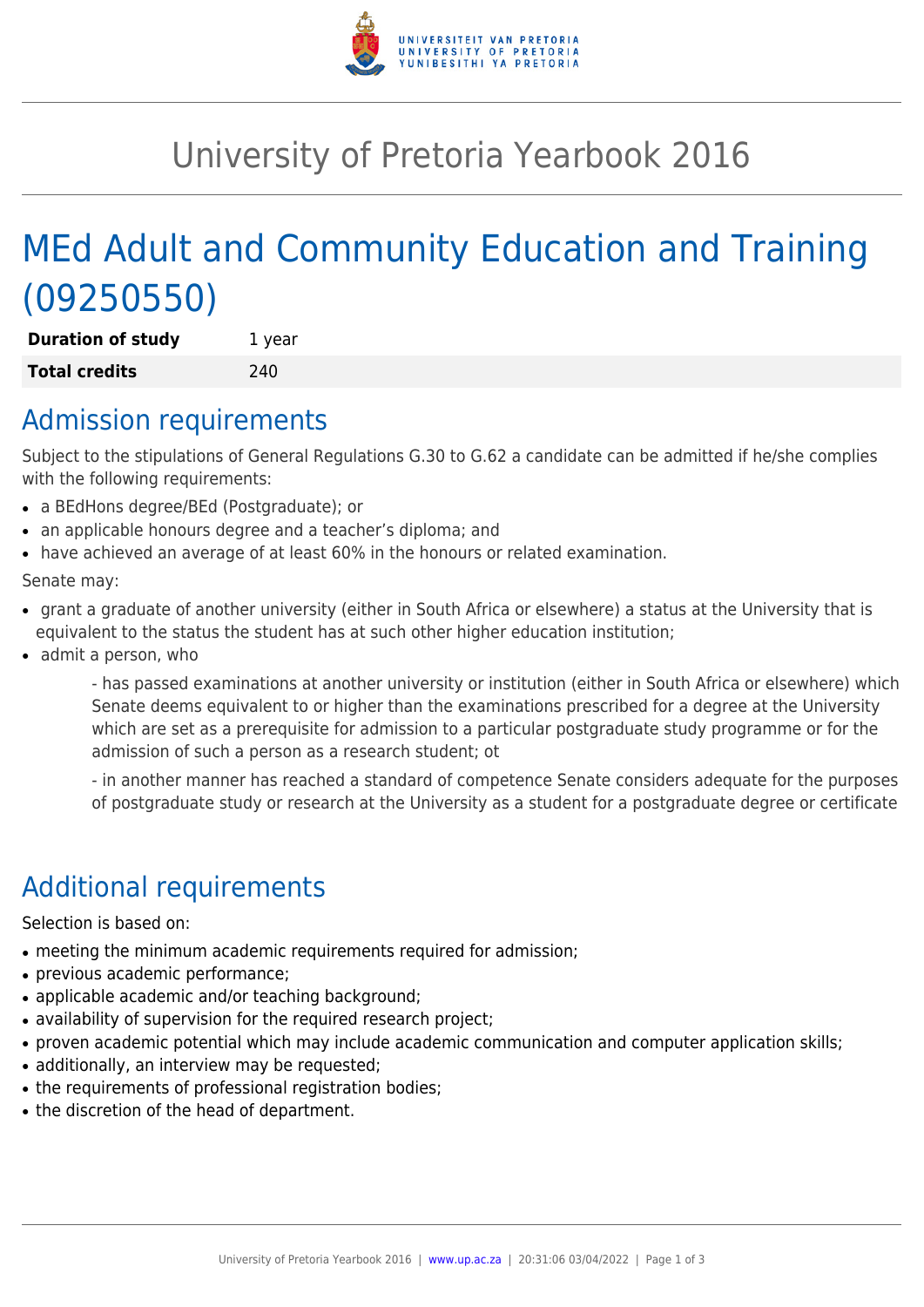

### Other programme-specific information

- Renewal of registration after the two-year period is permitted only under special circumstances in which case the head of department may give approval for a limited fixed extension of this period in terms of the set procedures.
- Students will be granted two opportunities to pass NMQ 800. Unsuccessful candidates will not be allowed to continue with the programme.
- This requirement applies to both the full research as well as the coursework master's degrees.

#### Research information

All master's students must submit a dissertation or a mini-dissertation and must pass Research Proposal (NMQ 800). For the MEd research degree programmes, a dissertation on a topic approved by the Dean on the recommendation of the Head of department must be submitted, following the approval of a complete research proposal. A literature study is not acceptable.

- One publishable article based on the research that the student conducted for the dissertation or the minidissertation and approved by the supervisor, must be submitted. The article must be submitted at the offices of Student Administration before 15 February for the Autumn graduation ceremonies and before 15 July for the Spring graduation ceremonies.
- In addition to the copies referred to above, each successful student must submit a bound paper copy as well as two electronic copies of the approved mini-dissertation/dissertation to the Head: Student Administration in the format specified by the faculty and in accordance with the minimum standards set by the Department of Library Services
- (see http://upetd.up.ac.za/authors/ publish/ standards.htm#specs), before 15 February for the Autumn graduation ceremonies and before 15 July for the Spring graduation ceremonies. Failure to meet these deadlines will result in the degree being awarded during a subsequent series of graduation ceremonies.
- All students have to submit a research proposal during the first year of registration and defend it successfully before a panel of examiners appointed by the Dean, in collaboration with the Head of department, Supervisor and Research Coordinator, before they can start with the research.
- Students have to apply for ethical clearance to the Head of department and Ethics Committee and only commence with field work once the application for ethical clearance has been approved by the Ethics Committee.
- Students have to present a progress report on the research to the Supervisor annually. Continued reregistration depends on satisfactory annual progress.
- All students have to attend the research capacity building sessions on quantitative and qualitative research at master's level.

#### Pass with distinction

The MEd degree is conferred with distinction on a student who obtains at least 75% in the dissertation.